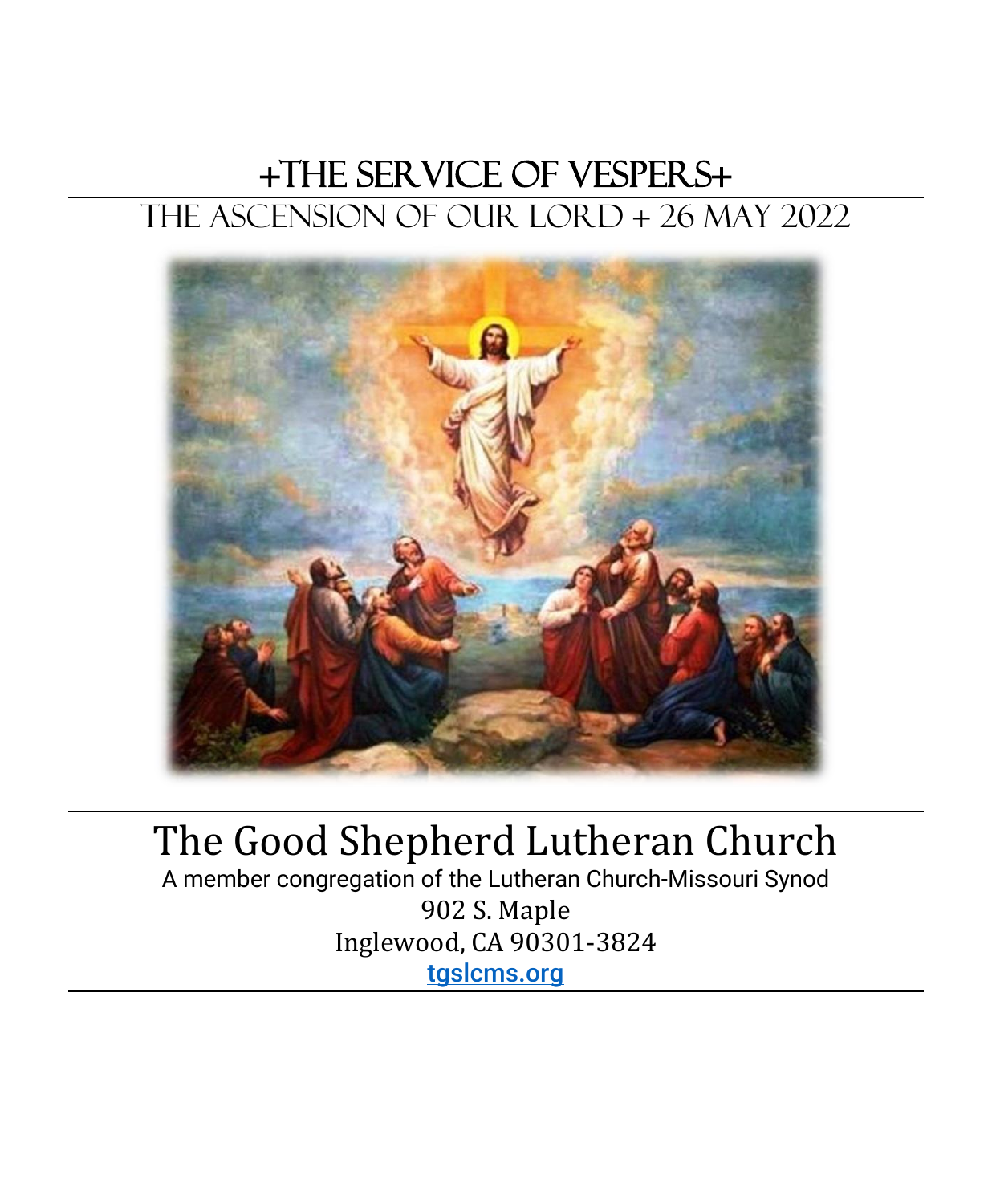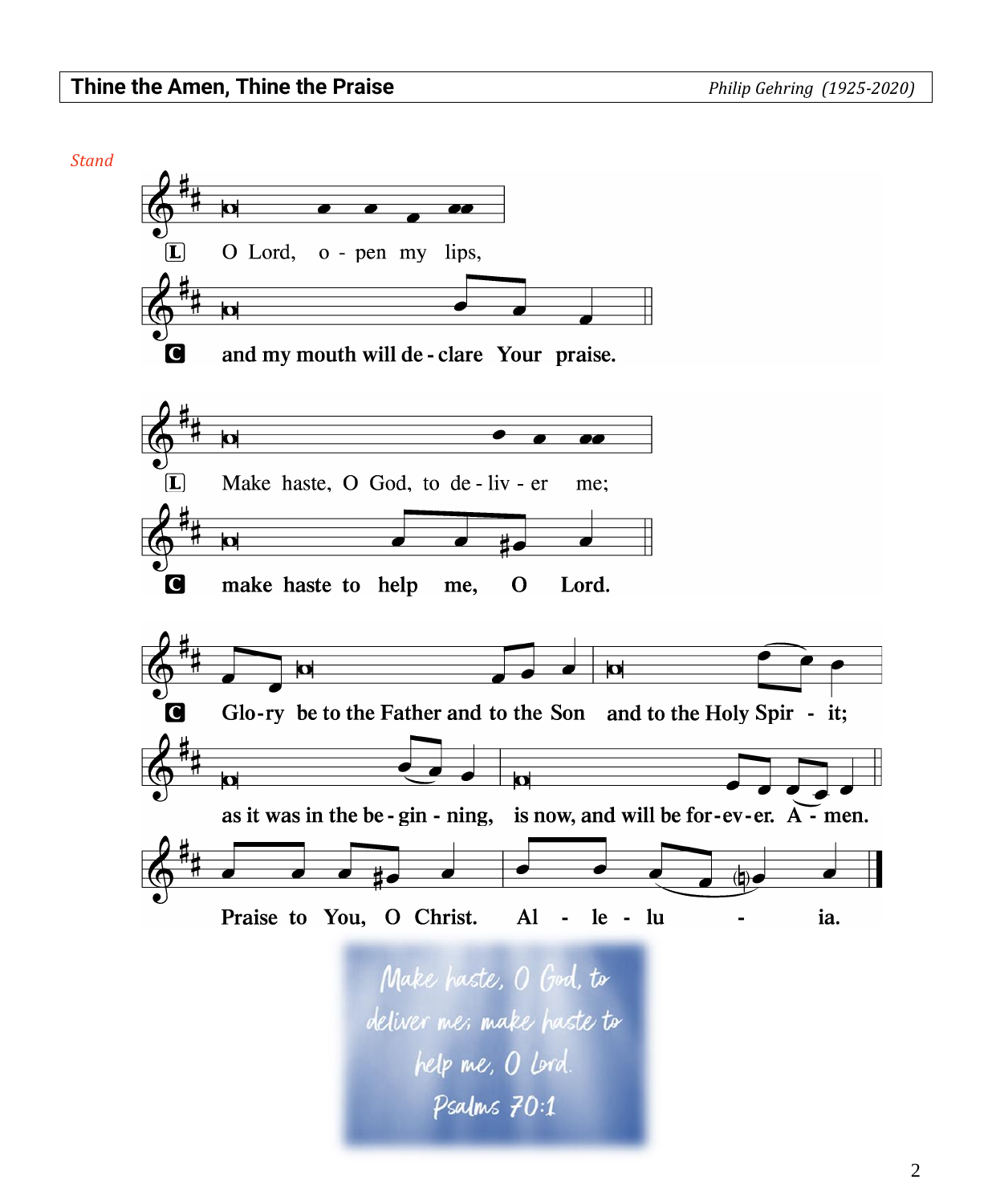# Psalmody

## **Sit at My Right Hand**

<sup>1</sup>The LORD says to my Lord: "Sit at my | right hand,\* until I make your enemies your | footstool."

## **<sup>2</sup>The LORD sends forth from Zion your mighty | scepter.\* Rule in the midst of your | enemies!**

<sup>3</sup>Your people will offer themselves freely on the day of your power, in holy | garments;\* from the womb of the morning,

the dew of your youth | will be yours.

## **<sup>4</sup>The LORD has sworn and will not | change his mind,\* "You are a priest forever after the order of Mel- | chizedek."**

<sup>5</sup>The Lord is at your | right hand;\* he will shatter kings on the day | of his wrath. **<sup>6</sup>He will execute judgment among the nations, filling them with | corpses;\* he will shatter chiefs over the | wide earth.** <sup>7</sup>He will drink from the brook | by the way;\*

therefore he will lift  $|$  up his head.



**Psalm** *Psalm 110*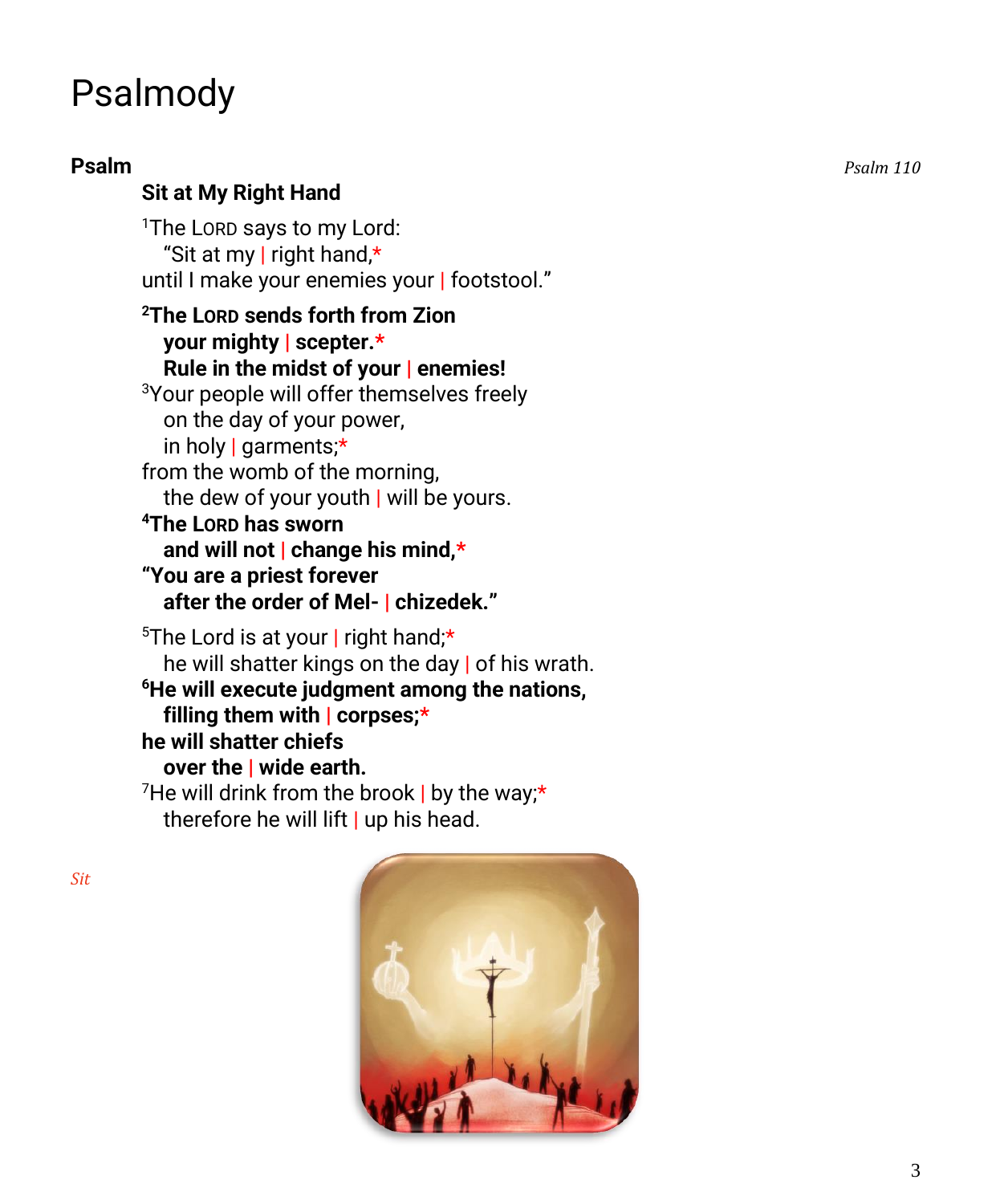| Office Hymn      | 491 Up through Endless Ranks of Angels                                                                                              |            |  |
|------------------|-------------------------------------------------------------------------------------------------------------------------------------|------------|--|
|                  |                                                                                                                                     |            |  |
|                  |                                                                                                                                     |            |  |
|                  |                                                                                                                                     |            |  |
|                  | through end - less ranks of an - gels, Cries of<br>$1$ Up<br>tri                                                                    | - umph     |  |
|                  | life - $re$ - $stor$ - $ing$ ,<br>$2$ Death - de - stroy -<br>Prov - $en$<br>ing,<br>$e -$                                          | qual       |  |
|                  | wan-ton wan-d'ring Send Your Spir - it,<br>lives<br>$3 \text{ To}$<br>of<br>our                                                     |            |  |
| $\triangle$ 4 Al | $-$ le $-$ lu<br>al - $\text{le}$ - $\text{lu}$ - $\text{ia!}$ Oh,<br>$\sim$<br>ia,<br>to breathe the                               |            |  |
|                  |                                                                                                                                     |            |  |
|                  |                                                                                                                                     |            |  |
|                  |                                                                                                                                     |            |  |
|                  |                                                                                                                                     |            |  |
|                  |                                                                                                                                     |            |  |
|                  | His<br>To<br>His heav'n<br>ly<br>throne $as - \text{cend} - ing$ ,<br>in<br>ears,<br>$\sim$                                         |            |  |
|                  | <b>Now</b><br>be - fore<br>need,<br>for<br>the<br><b>us</b><br>to<br>our                                                            | Fa - ther  |  |
|                  | Through our lives<br>of<br>fear<br>prom - ised<br>guide;<br>and                                                                     | fail - ure |  |
|                  | $le - lu$<br>Spir - it's<br>Al<br>al - $le$ - $lu$ - $ia!$<br>grace!<br>ia,<br>$\overline{\phantom{0}}$<br>$\overline{\phantom{a}}$ |            |  |
|                  |                                                                                                                                     |            |  |
|                  |                                                                                                                                     |            |  |
|                  |                                                                                                                                     |            |  |
|                  | ╭                                                                                                                                   |            |  |
|                  |                                                                                                                                     |            |  |
|                  | van - quished<br>all<br>their fears,<br>looks down up -<br>$\text{Hav} - \text{ing}$<br>Christ                                      |            |  |
|                  | broth - er<br>that<br>for<br>As<br>our<br>in - $ter - cede$ ;<br>Flesh                                                              | our        |  |
|                  | and<br>With Your pow'r<br>Wel -<br>love<br>a - bide:<br>come<br>us.                                                                 | as         |  |
|                  | the<br>Oh.<br>Fa - ther's face!<br>Al<br>$le$ - $lu$ - ia,<br>to<br>see<br>$\frac{1}{2}$                                            |            |  |
|                  |                                                                                                                                     |            |  |
|                  |                                                                                                                                     |            |  |
|                  |                                                                                                                                     |            |  |
|                  |                                                                                                                                     |            |  |
|                  |                                                                                                                                     |            |  |
|                  | His faith - ful,<br>Leav - ing them<br>in<br>hap - py tears.<br><sub>on</sub>                                                       |            |  |
|                  | for<br>the wound-ed plead!<br>world<br>was wound - ed,<br>Liv - ing,                                                                |            |  |
|                  | were wel - comed,<br>You<br>To<br>end -<br>less<br>Eas - ter - tide.<br>an                                                          |            |  |
|                  | Oh,<br>al<br>$le - lu - ia!$<br>feel<br>the<br>Son's em - brace!<br>to                                                              |            |  |
|                  | Text: Jaroslav J. Vajda, 1919-2008                                                                                                  |            |  |

Tune: Henry V. Gerike, 1948

Text: © 1974 Augsburg Publishing House. Used by permission: LSB Hymn License no. 110000401 Tune: © 1973 Henry V. Gerike. Used by permission: LSB Hymn License no. 110000401

# Readings

### **Old Testament Reading** *2 Kings 2:5–15*

<sup>5</sup>The sons of the prophets who were at Jericho drew near to Elisha and said to him, "Do you know that today the LORD will take away your master from over you?" And he answered, "Yes, I know it; keep quiet."

<sup>6</sup>Then Elijah said to him, "Please stay here, for the LORD has sent me to the Jordan." But he said, "As the LORD lives, and as you yourself live, I will not leave you." So the two of them went on. <sup>7</sup> Fifty men of the sons of the prophets also went and stood at some distance from them, as they both were standing by the Jordan. <sup>8</sup>Then Elijah took his cloak and rolled it up and struck the water, and the water was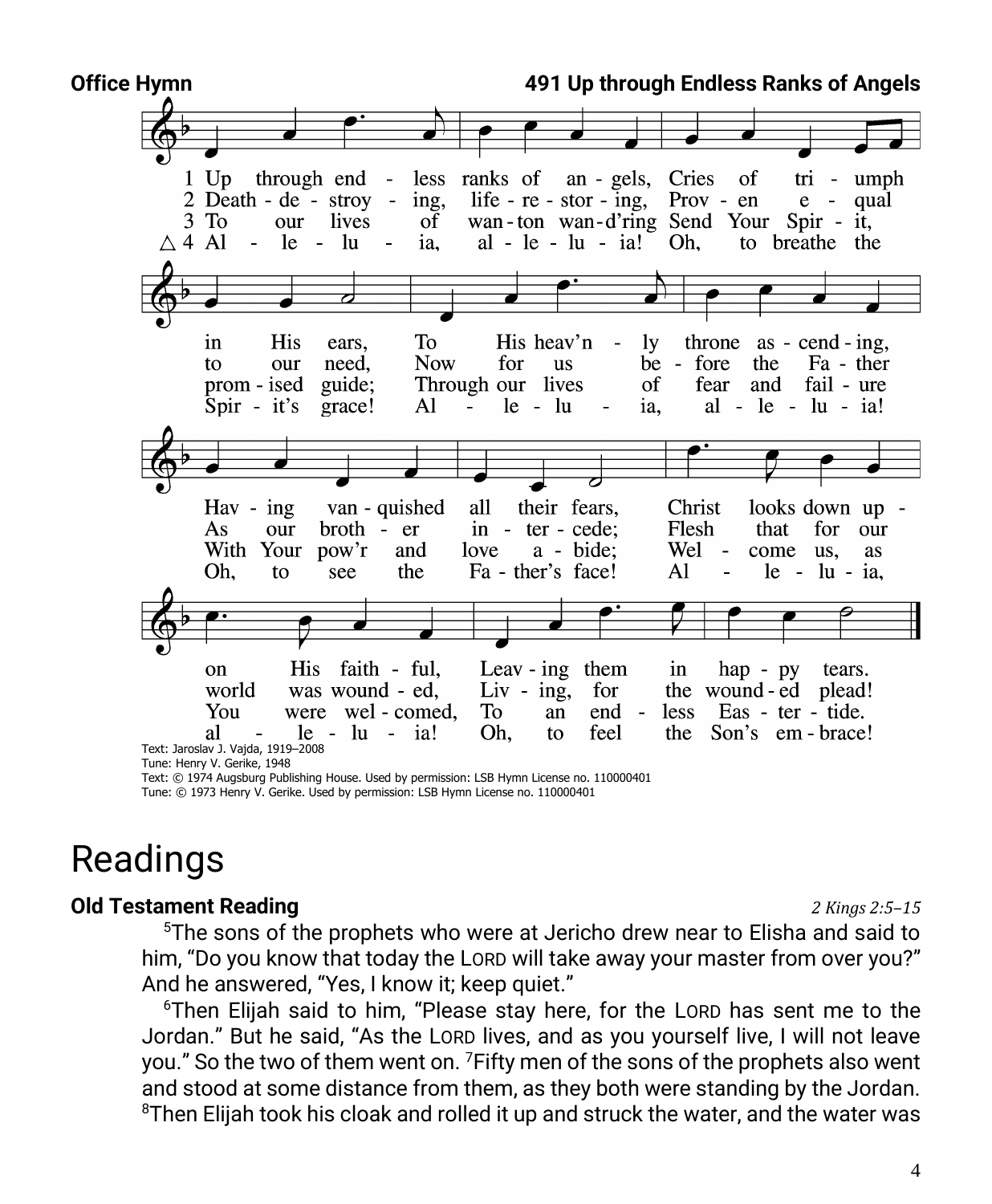parted to the one side and to the other, till the two of them could go over on dry ground.

<sup>9</sup>When they had crossed, Elijah said to Elisha, "Ask what I shall do for you, before I am taken from you." And Elisha said, "Please let there be a double portion of your spirit on me."  $10$ And he said, "You have asked a hard thing; yet, if you see me as I am being taken from you, it shall be so for you, but if you do not see me, it shall not be so." <sup>11</sup>And as they still went on and talked, behold, chariots of fire and horses of fire separated the two of them. And Elijah went up by a whirlwind into heaven.  $12$ And Elisha saw it and he cried, "My father, my father! The chariots of Israel and its horsemen!" And he saw him no more.

Then he took hold of his own clothes and tore them in two pieces. <sup>13</sup>And he took up the cloak of Elijah that had fallen from him and went back and stood on the bank of the Jordan. <sup>14</sup>Then he took the cloak of Elijah that had fallen from him and struck the water, saying, "Where is the LORD, the God of Elijah?" And when he had struck the water, the water was parted to the one side and to the other, and Elisha went over.

<sup>15</sup>Now when the sons of the prophets who were at Jericho saw him opposite them, they said, "The spirit of Elijah rests on Elisha." And they came to meet him and bowed to the ground before him.

 $\mathbf{P}$  O Lord, have mercy on us.

C **Thanks be to God.**

### **Reading** *Acts 1:1–11*

<sup>1</sup>In the first book, O Theophilus, I have dealt with all that Jesus began to do and teach, <sup>2</sup>until the day when he was taken up, after he had given commands through the Holy Spirit to the apostles whom he had chosen. <sup>3</sup>To them he presented himself alive after his suffering by many proofs, appearing to them during forty days and speaking about the kingdom of God.

<sup>4</sup>And while staying with them he ordered them not to depart from Jerusalem, but to wait for the promise of the Father, which, he said, "you heard from me; <sup>5</sup>for John baptized with water, but you will be baptized with the Holy Spirit not many days from now."

<sup>6</sup>So when they had come together, they asked him, "Lord, will you at this time restore the kingdom to Israel?" <sup>7</sup>He said to them, "It is not for you to know times or seasons that the Father has fixed by his own authority. <sup>8</sup>But you will receive power when the Holy Spirit has come upon you, and you will be my witnesses in Jerusalem and in all Judea and Samaria, and to the end of the earth." <sup>9</sup>And when he had said these things, as they were looking on, he was lifted up, and a cloud took him out of their sight.  $10And$  while they were gazing into heaven as he went,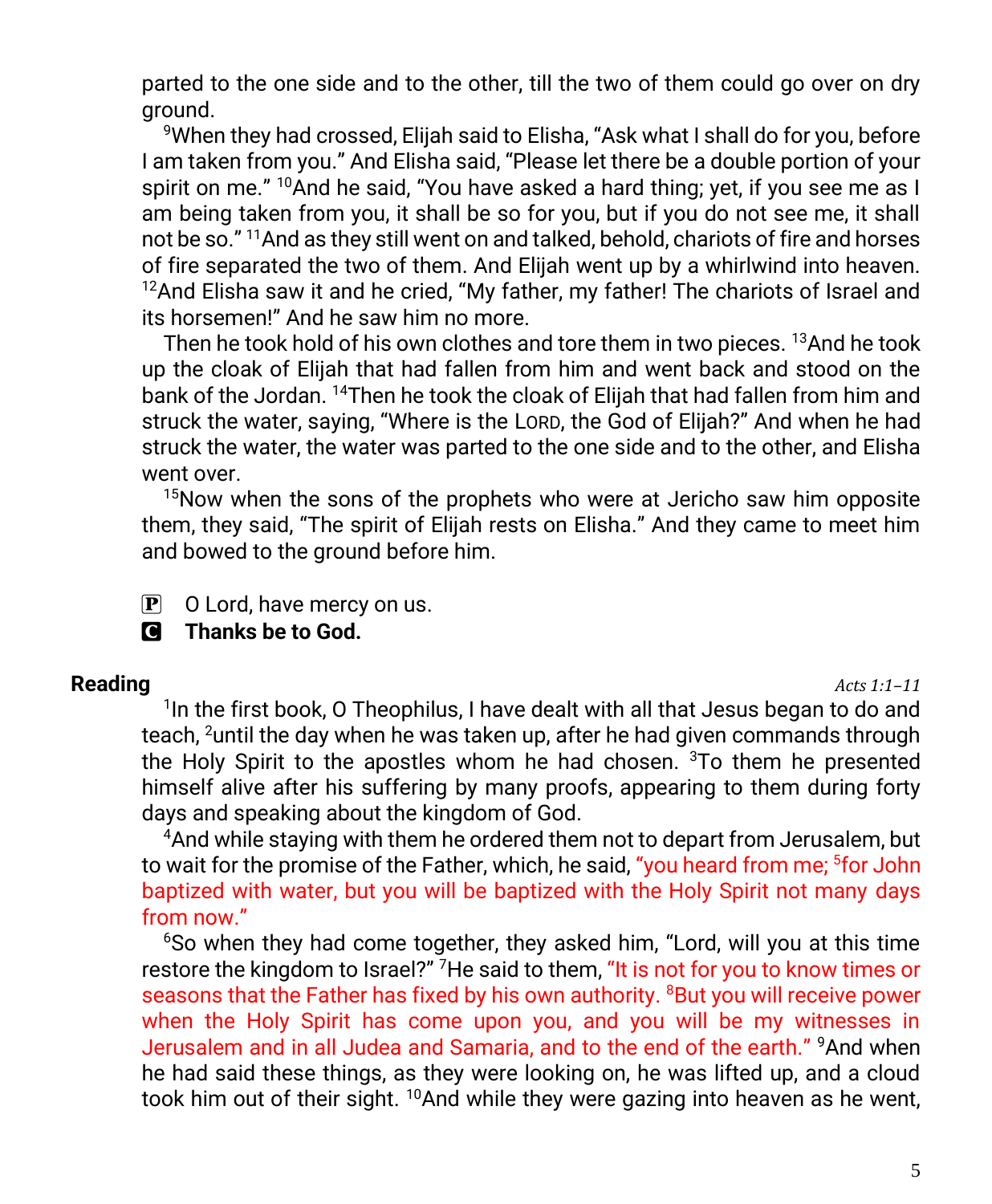behold, two men stood by them in white robes, <sup>11</sup>and said, "Men of Galilee, why do you stand looking into heaven? This Jesus, who was taken up from you into heaven, will come in the same way as you saw him go into heaven."

- $\mathbf{P}$  O Lord, have mercy on us.
- C **Thanks be to God.**

## **The Gospel Reading** *Luke 24:44–53*

<sup>44</sup>Then [Jesus] said to them, "These are my words that I spoke to you while I was still with you, that everything written about me in the Law of Moses and the Prophets and the Psalms must be fulfilled." <sup>45</sup>Then he opened their minds to understand the Scriptures, <sup>46</sup>and said to them, "Thus it is written, that the Christ should suffer and on the third day rise from the dead, <sup>47</sup>and that repentance and forgiveness of sins should be proclaimed in his name to all nations, beginning from Jerusalem. <sup>48</sup>You are witnesses of these things. <sup>49</sup>And behold, I am sending the promise of my Father upon you. But stay in the city until you are clothed with power from on high."

 $50$ Then he led them out as far as Bethany, and lifting up his hands he blessed them. <sup>51</sup>While he blessed them, he parted from them and was carried up into heaven. <sup>52</sup>And they worshiped him and returned to Jerusalem with great joy, <sup>53</sup>and were continually in the temple blessing God.

- $\overline{P}$  This is the Word of the Lord.
- C **Thanks be to God.**

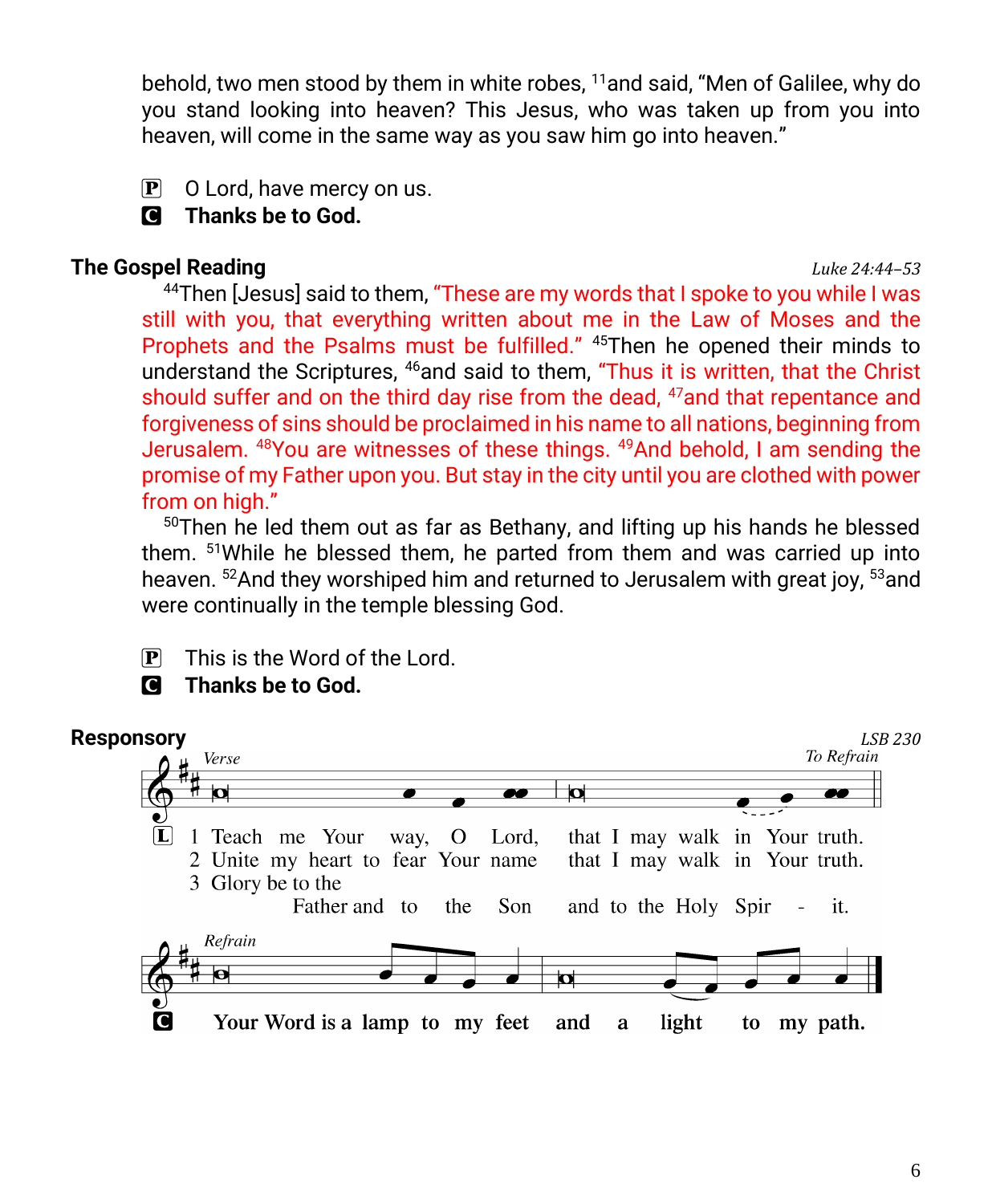

**Sermon** *Pastor Edward Killian*

# Canticle

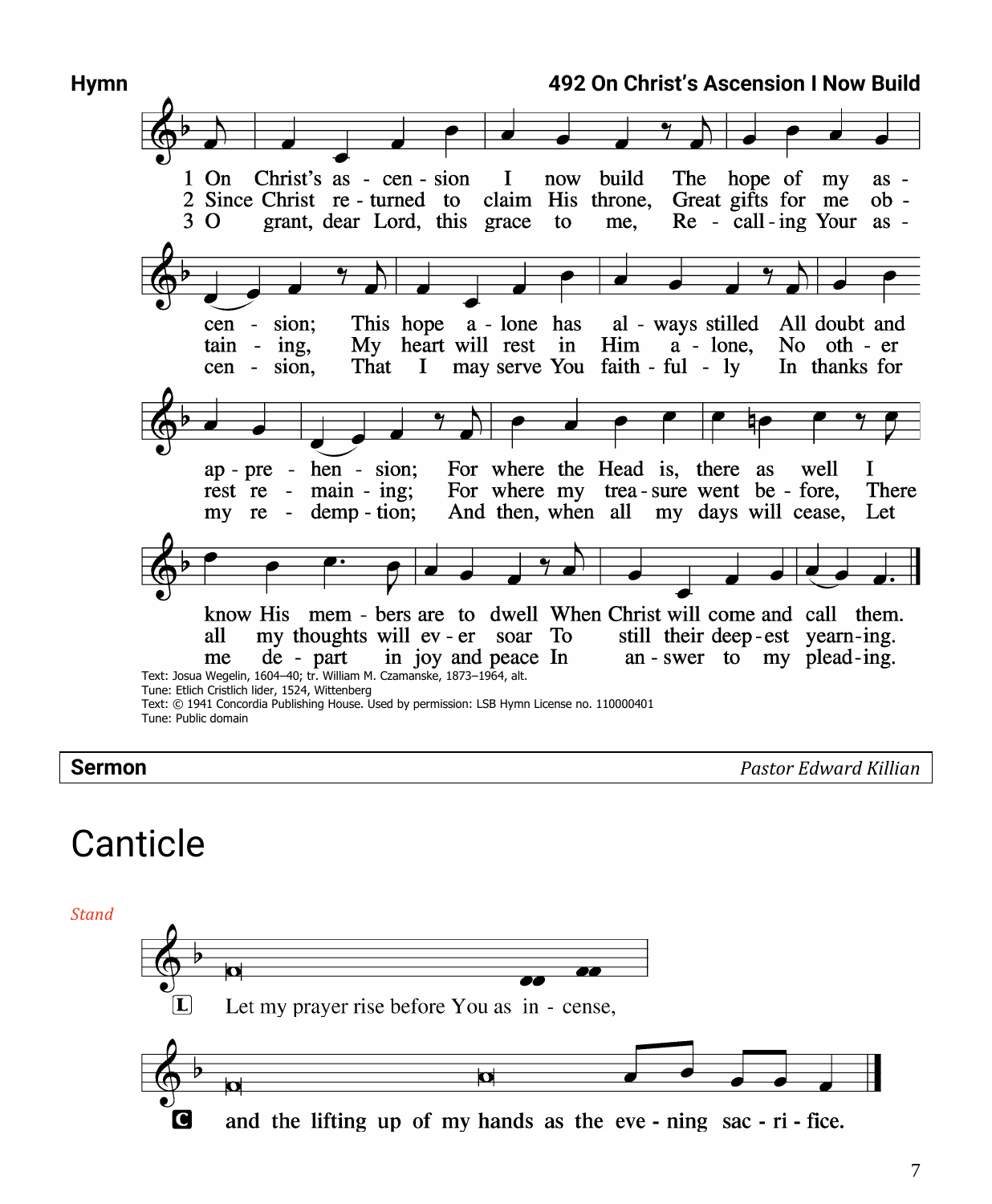

Text: © 1991 Stephen P. Starke, admin. Concordia Publishing House. Used by permission: LSB Hymn License no. 110000401 Tune: Public domain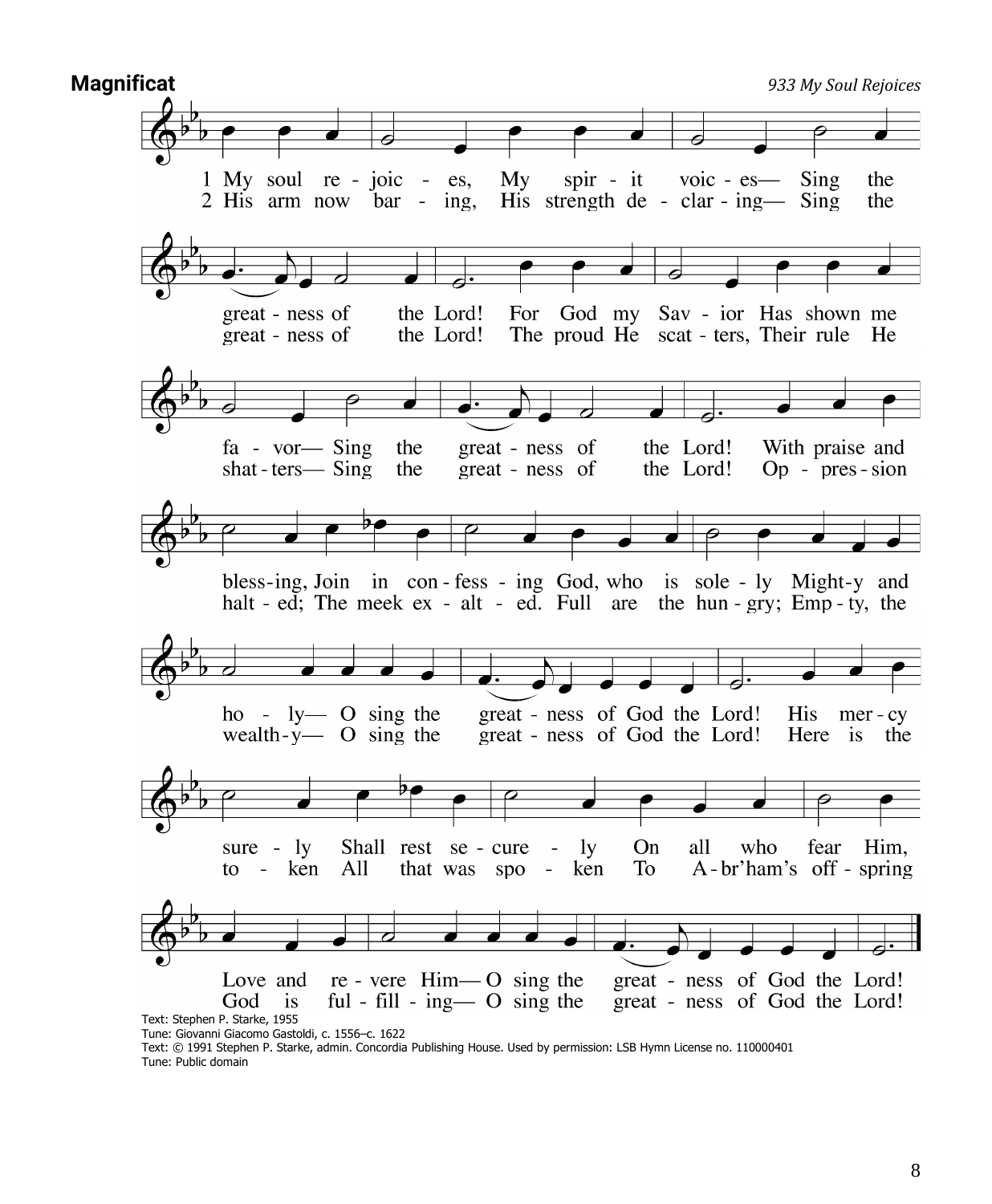**Offering** *Collected after service in the back of the church.*

# Prayer

### *Kneel/Stand*



### **Lord's Prayer**

C **Our Father who art in heaven, hallowed be Thy name, Thy kingdom come, Thy will be done on earth as it is in heaven; give us this day our daily bread; and forgive us our trespasses as we forgive those who trespass against us; and lead us not into temptation,** but deliver us  $\mathbf{F}$  from evil. **For Thine is the kingdom and the power and the glory forever and ever. Amen.**

### **Collects**

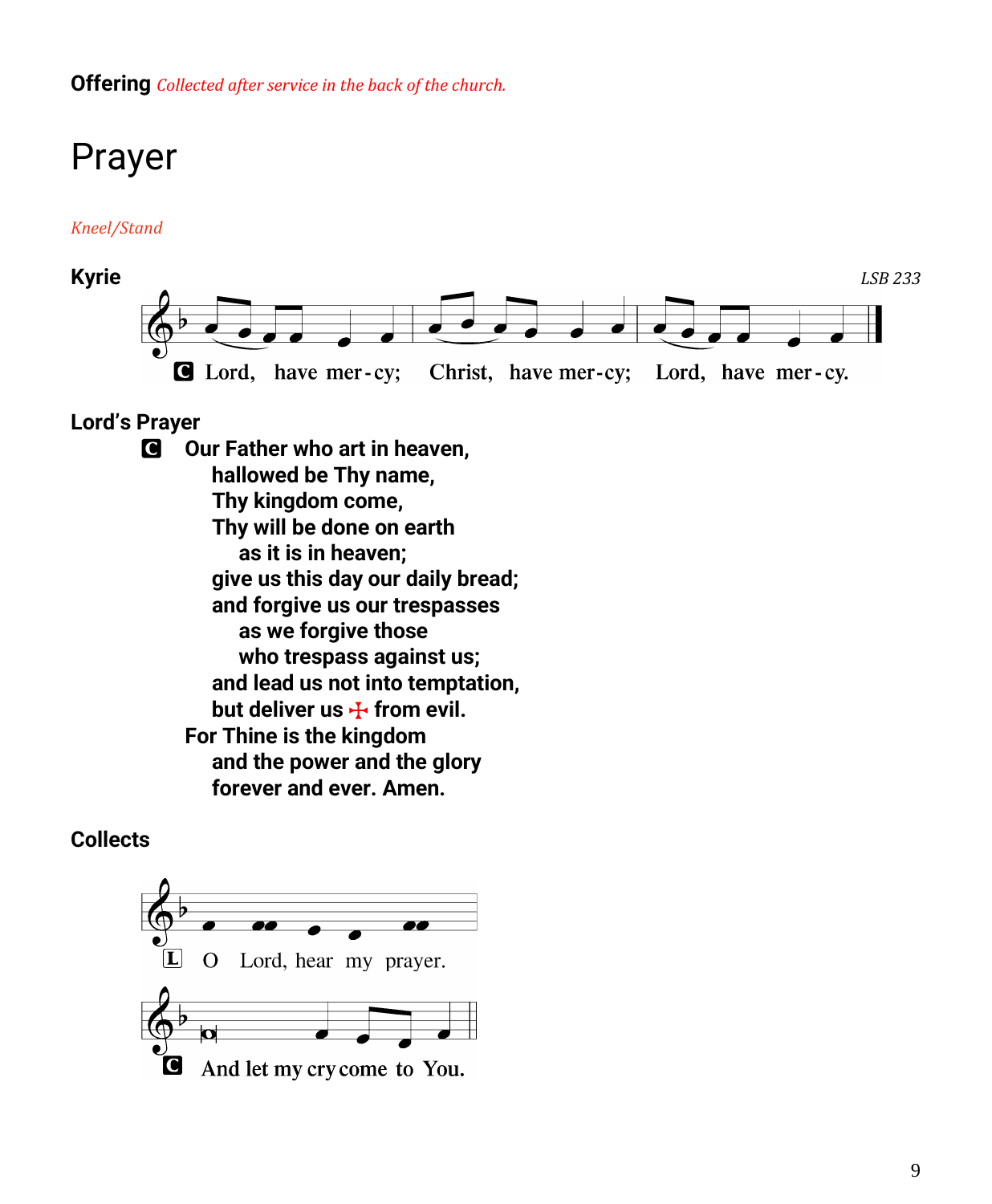## **Collect of the Day**

P Almighty God, as Your only-begotten Son, our Lord Jesus Christ, ascended into the heavens, so may we also ascend in heart and mind and continually dwell there with Him, who lives and reigns with You and the Holy Spirit, one God, now and forever.

## **Collect for Peace**

 $\mathbf{P}$  O God, from whom come all holy desires, all good counsels, and all just works, give to us, Your servants, that peace which the world cannot give, that our hearts may be set to obey Your commandments and also that we, being defended from the fear of our enemies, may live in peace and quietness; through Jesus Christ, Your Son, our Lord, who lives and reigns with You and the Holy Spirit, one God, now and forever.



*Stand*

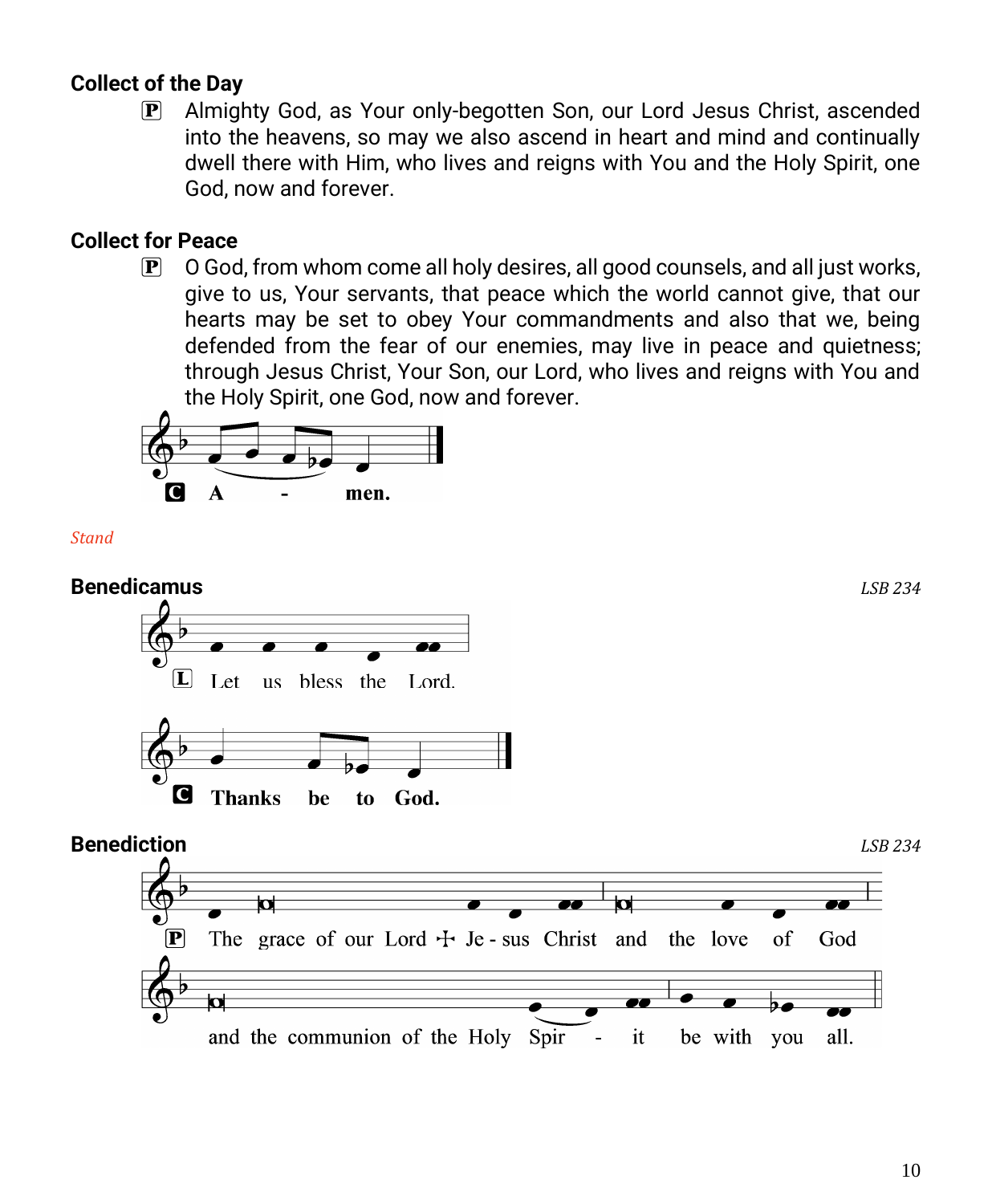